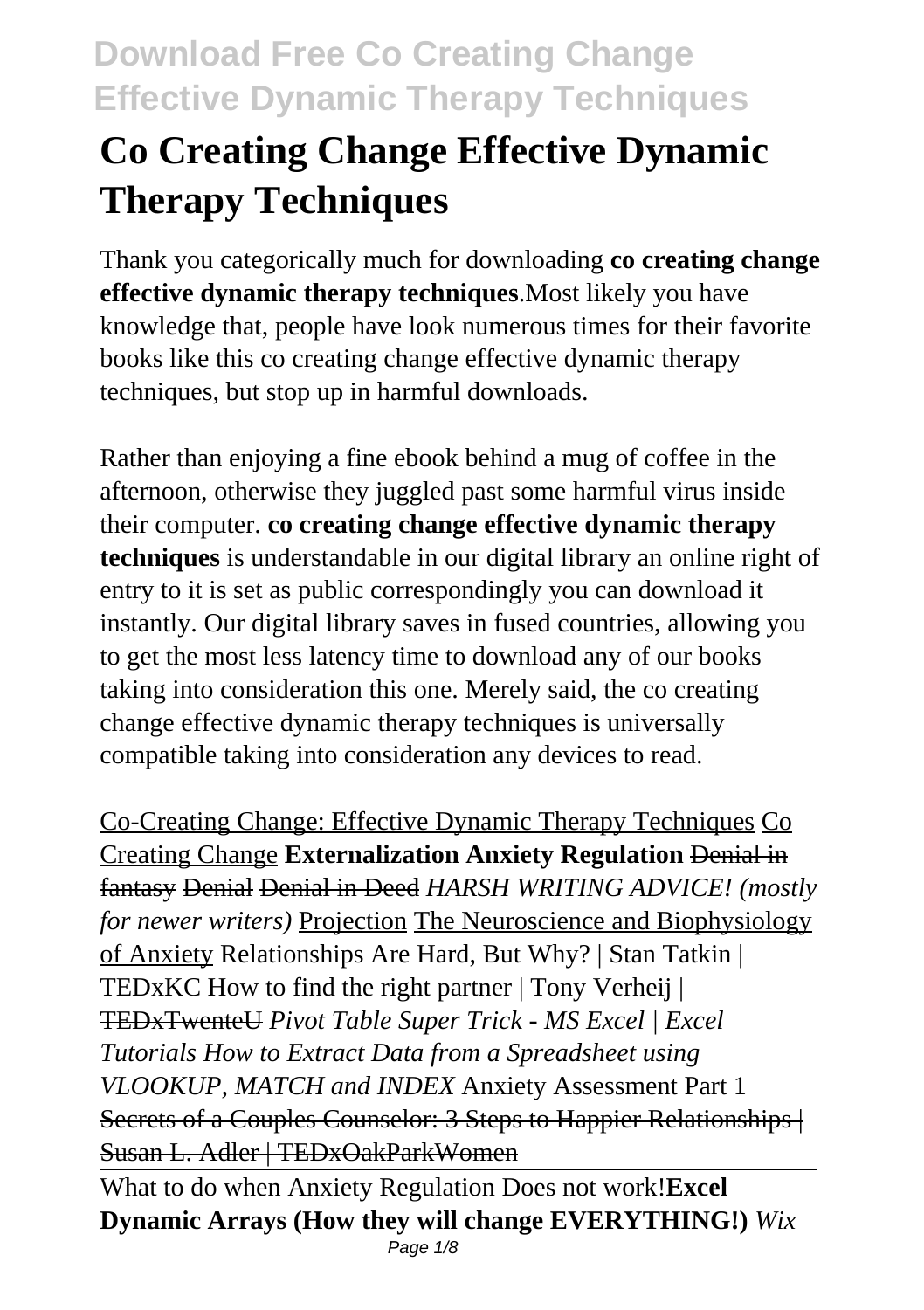*Tutorial for Beginners (2020 Full Tutorial) - Create A Professional Website How to Assess if Anxiety is Too High* How to Create an Organizational Chart Linked to Data in Excel (Easy \u0026 Dynamic) Jon Frederickson on Deliberate Practice and the Path Towards Psychotherapy Expertise The Simple Path to Wealth | JL Collins | Talks at Google *Denial per se How to Read a Book a Day | Jordan Harry | TEDxBathUniversity* Denial in words **TED's secret to great public speaking | Chris Anderson** Beyond Mars And Venus | How To Create The Miracle Of Love \u0026 Connection *New Money: The Greatest Wealth Creation Event in History (2019) - Full Documentary* Co Creating Change Effective Dynamic Co-Creating Change includes clinical vignettes that illustrate hundreds of therapeutic impasses taken from actual sessions, showing how to understand patients and how to intervene effectively. The book provides clear, systematic steps for assessing patients' needs and intervening to develop an effective relationship for change. Co-Creating Change presents an integrative theory that uses elements of behavior therapy, cognitive therapy, emotionfocused therapy, psychoanalysis, and mindfulness ...

Co-Creating Change: Effective Dynamic Therapy Techniques ... Co-Creating Change: Effective Dynamic Therapy Techniques. Written for therapists, Co-Creating Change shows what to do to help "stuck" patients (those who resist the therapy process) let go of their resistance and self-defeating behaviors and willingly co-create a relationship for change instead.

Co-Creating Change: Effective Dynamic Therapy Techniques ... Co-Creating Change: Effective Dynamic Therapy Techniques eBook: Frederickson Jon: Amazon.co.uk: Kindle Store

Co-Creating Change: Effective Dynamic Therapy Techniques ... Buy Co-Creating Change: Effective Dynamic Therapy Techniques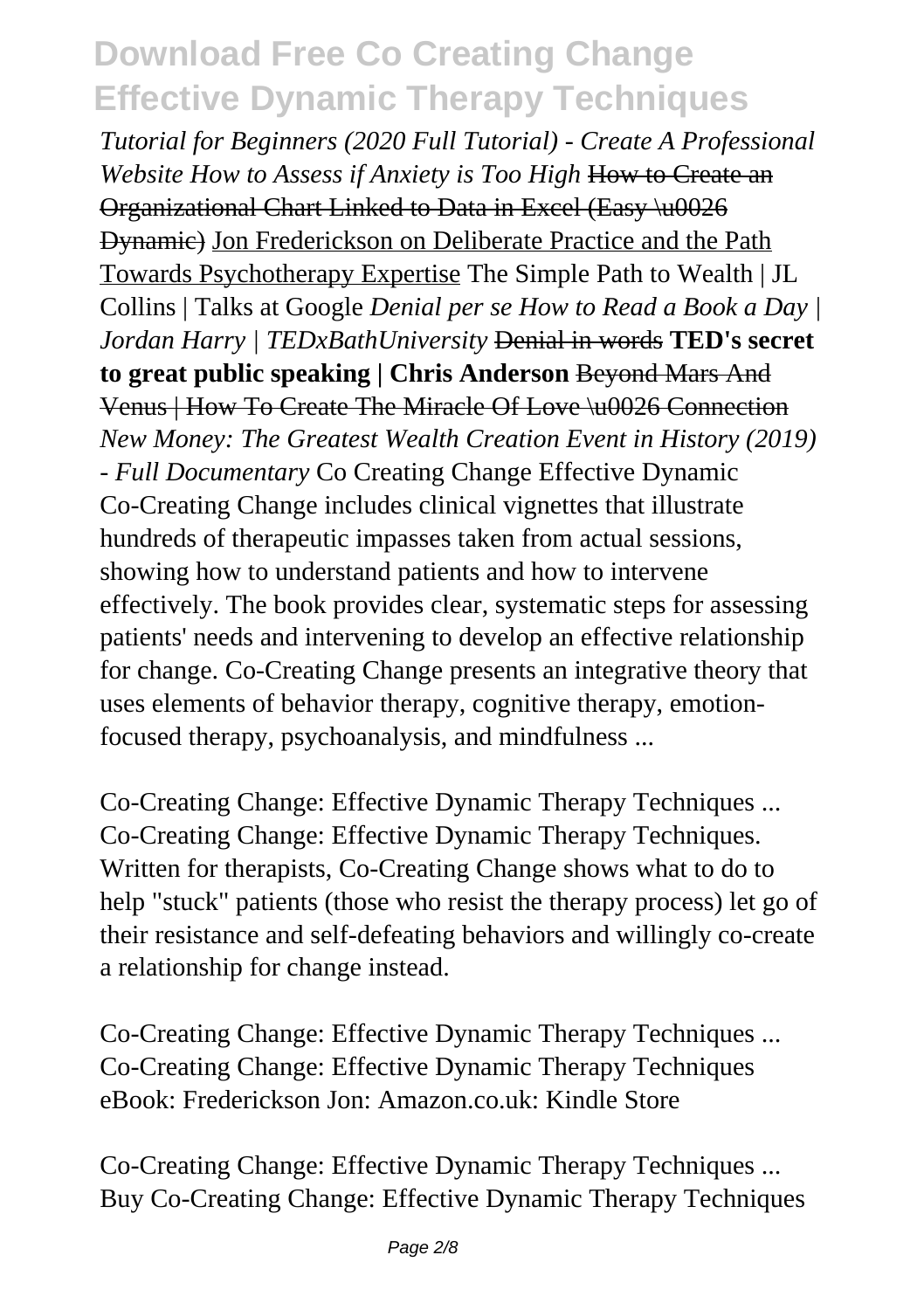by Jon Frederickson online at Alibris UK. We have new and used copies available, in 1 editions - starting at \$44.11. Shop now.

Co-Creating Change: Effective Dynamic Therapy Techniques ... Find many great new & used options and get the best deals for Co-Creating Change: Effective Dynamic Therapy Techniques by Jon Frederickson (Paperback / softback, 2013) at the best online prices at eBay! Free delivery for many products!

Co-Creating Change: Effective Dynamic Therapy Techniques ... Co-Creating Change: Effecitive Dynamic Therapy Techniques has been called by David Malan "a brilliant master class." Jeffrey Magnavita, former president of A...

Co-Creating Change: Effective Dynamic Therapy Techniques ... Buy Co-Creating Change: Effective Dynamic Therapy Techniques by Jon Frederickson (2013) Paperback by (ISBN: ) from Amazon's Book Store. Everyday low prices and free delivery on eligible orders.

Co-Creating Change: Effective Dynamic Therapy Techniques ... Co-Creating Change includes clinical vignettes that illustrate hundreds of therapeutic impasses taken from actual sessions, showing how to understand patients and how to intervene effectively. The book provides clear, systematic steps for assessing patients' needs and intervening to develop an effective relationship for change. Co-Creating Change presents an integrative theory that uses elements of behavior therapy, cognitive therapy, emotionfocused therapy, psychoanalysis, and mindfulness ...

Co-Creating Change, Effective Dynamic Therapy Techniques ... Written for therapists, Co-Creating Change shows what to do to help "stuck" patients (those who resist the therapy process) let go of their resistance and self-defeating behaviors and willingly co-create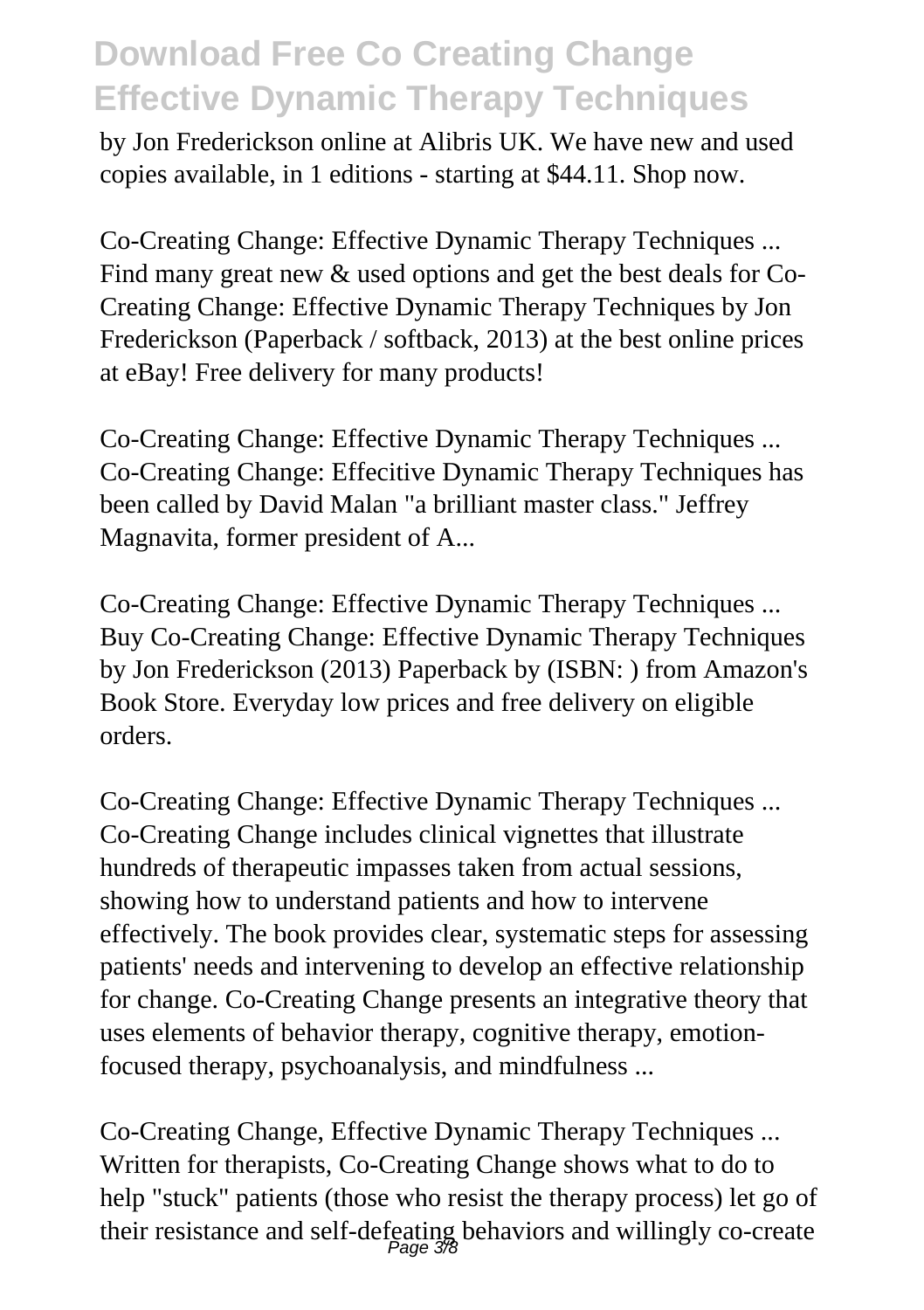a relationship for change instead. Co-Creating Change includes clinical vignettes that illustrate hundreds of therapeutic impasses taken from actual sessions, showing how to understand patients and how to intervene effectively. The book provides clear, systematic steps for assessing patients ...

Co-Creating Change: Effective Dynamic Therapy Techniques ... Buy Co-Creating Change: Effective Dynamic Therapy Techniques by Frederickson, Jon online on Amazon.ae at best prices. Fast and free shipping free returns cash on delivery available on eligible purchase.

Co-Creating Change: Effective Dynamic Therapy Techniques ... Co-Creating Change: Effective Dynamic Therapy Techniques ... Co-Creating Change provides clear systematic steps for assessing patients' needs and intervening. Every technique is illustrated with a clinical vignette. Co-Creating Change: Effective Dynamic Therapy Techniques ... "Co-Creating Change is an invaluable source book for all therapists wanting to do work that is highly collaborative and deeply affecting.

Co Creating Change Effective Dynamic Therapy Techniques his book co creating change effective dynamic therapy techniques won the first prize in psychiatry at the british medical association book awards co creating change includes clinical vignettes that illustrate hundreds of therapeutic impasses taken from actual sessions showing how to understand patients and how to intervene effectively

Co Creating Change Effective Dynamic Therapy Techniques ... Find helpful customer reviews and review ratings for Co-Creating Change: Effective Dynamic Therapy Techniques at Amazon.com. Read honest and unbiased product reviews from our users.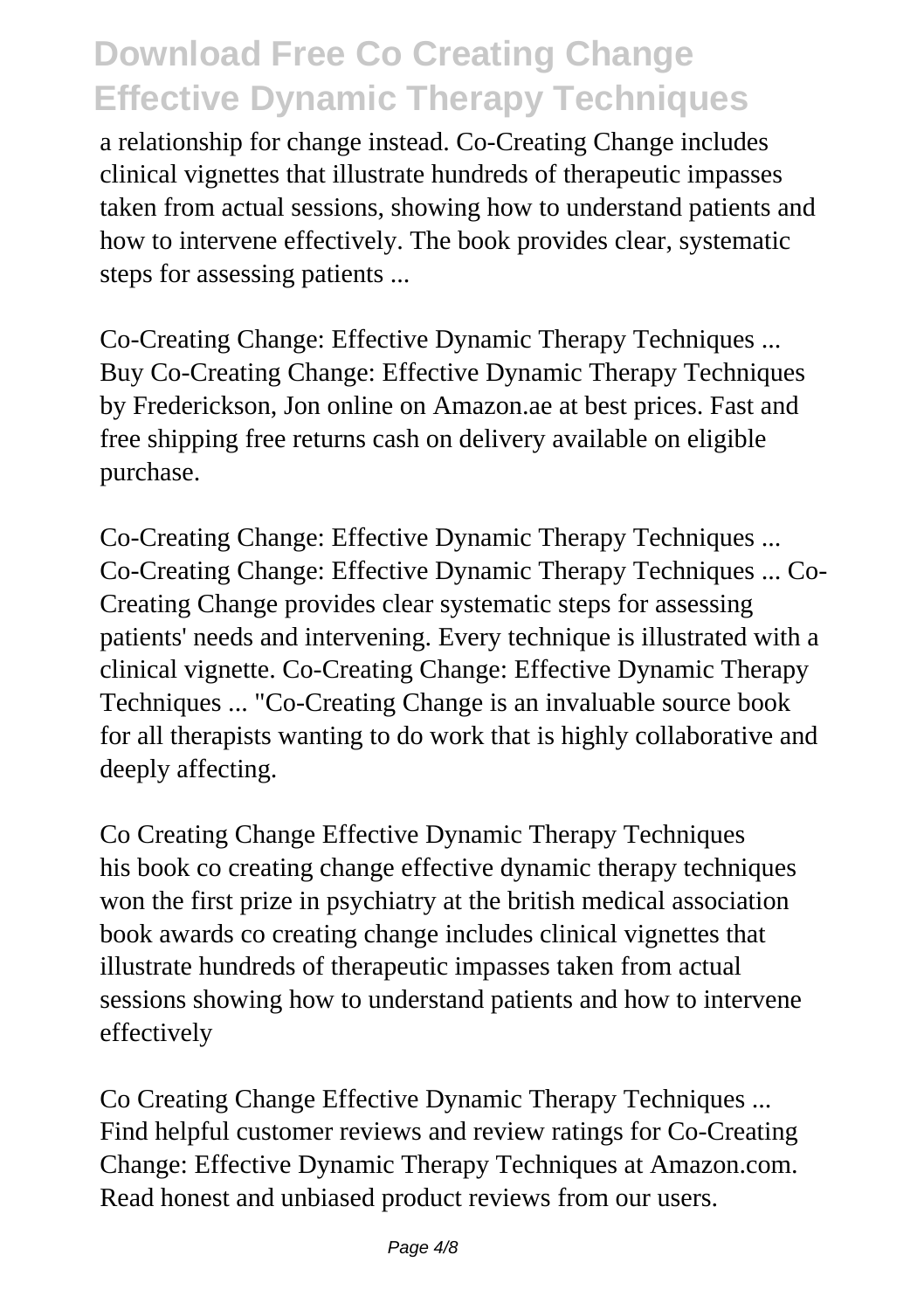Amazon.co.uk:Customer reviews: Co-Creating Change ... Co-Creating-Change-Effective-Dynamic-Therapy-Techniques 1/3 PDF Drive - Search and download PDF files for free. Co Creating Change Effective Dynamic Therapy Techniques [Books] Co Creating Change Effective Dynamic Therapy Techniques When somebody should go to the books stores, search start by shop, shelf by shelf, it is in reality problematic.

Co Creating Change Effective Dynamic Therapy Techniques Co-Creating Change: Effective Dynamic Therapy Techniques: Frederickson, Jon: 9780988378841: Books - Amazon.ca

Co-Creating Change: Effective Dynamic Therapy Techniques ... Co-Creating Change provides clear systematic steps for assessing patients' needs and intervening. Every technique is illustrated with a clinical vignette. The vignettes--representing hundreds of therapeutic impasses taken from actual sessions--show the therapists what to say so they can - Assess and respond to patients' need moment by moment....

Co-Creating Change: Effective Dynamic Therapy Techniques ... psychiatry and psychology co creating change effecitive dynamic therapy techniques has been called by david malan a brilliant master class jeffrey magnavita former president of a co creating change presents an integrative theory that uses elements of behavior therapy cognitive therapy emotion focused therapy psychoanalysis and

Written for therapists, Co-Creating Change shows what to do to help "stuck" patients (those who resist the therapy process) let go of their resistance and self-defeating behaviors and willingly co-create a relationship for change instead. Co-Creating Change includes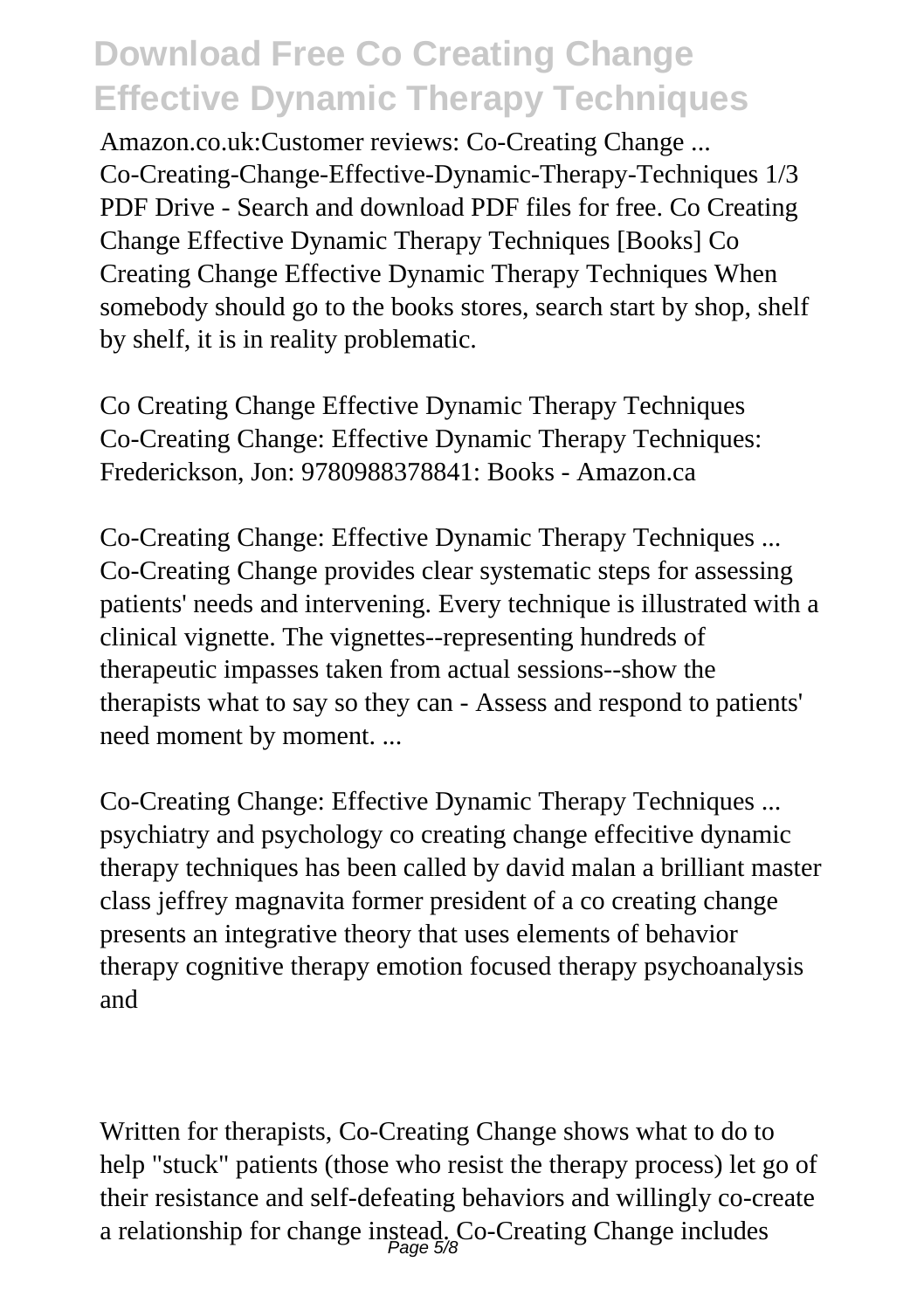clinical vignettes that illustrate hundreds of therapeutic impasses taken from actual sessions, showing how to understand patients and how to intervene effectively. The book provides clear, systematic steps for assessing patients' needs and intervening to develop an effective relationship for change. Co-Creating Change presents an integrative theory that uses elements of behavior therapy, cognitive therapy, emotion-focused therapy, psychoanalysis, and mindfulness. This empirically validated treatment is effective with a wide range of patients.

The world has long awaited compelling and unmistakable evidence for the validity of dynamic psychotherapy. A review in the present book shows that such evidence has been accumulating over the past ten years. It comes from clinical trials, process research, case studies, and objective physiological measurements concerned with the importance of expressing emotions. This book extends the evidence. It provides an in-depth examination of therapy in action, based on verbatim accounts of the treatment of seven patients by the author, using the technique of Intensive Short-term Dynamic Psychotherapy (at times extending to medium-term). This technique has been shown to be both effective and cost-effective with a wide range of patients, including some who are notoriously resistant to psychotherapeutic intervention. The raw data of psychotherapeutic sessions enables the reader to trace the origin of therapeutic effects, which occur immediately in response to the direct experience of hitherto buried feelings and impulses.

This book evolved from the First International Meeting of the Experiential Dynamic Psychotherapy Association on intensive shortterm dynamic psychotherapy. It will help readers to make use of the conscious working alliance with the patient to increase the unconscious part of the working alliance.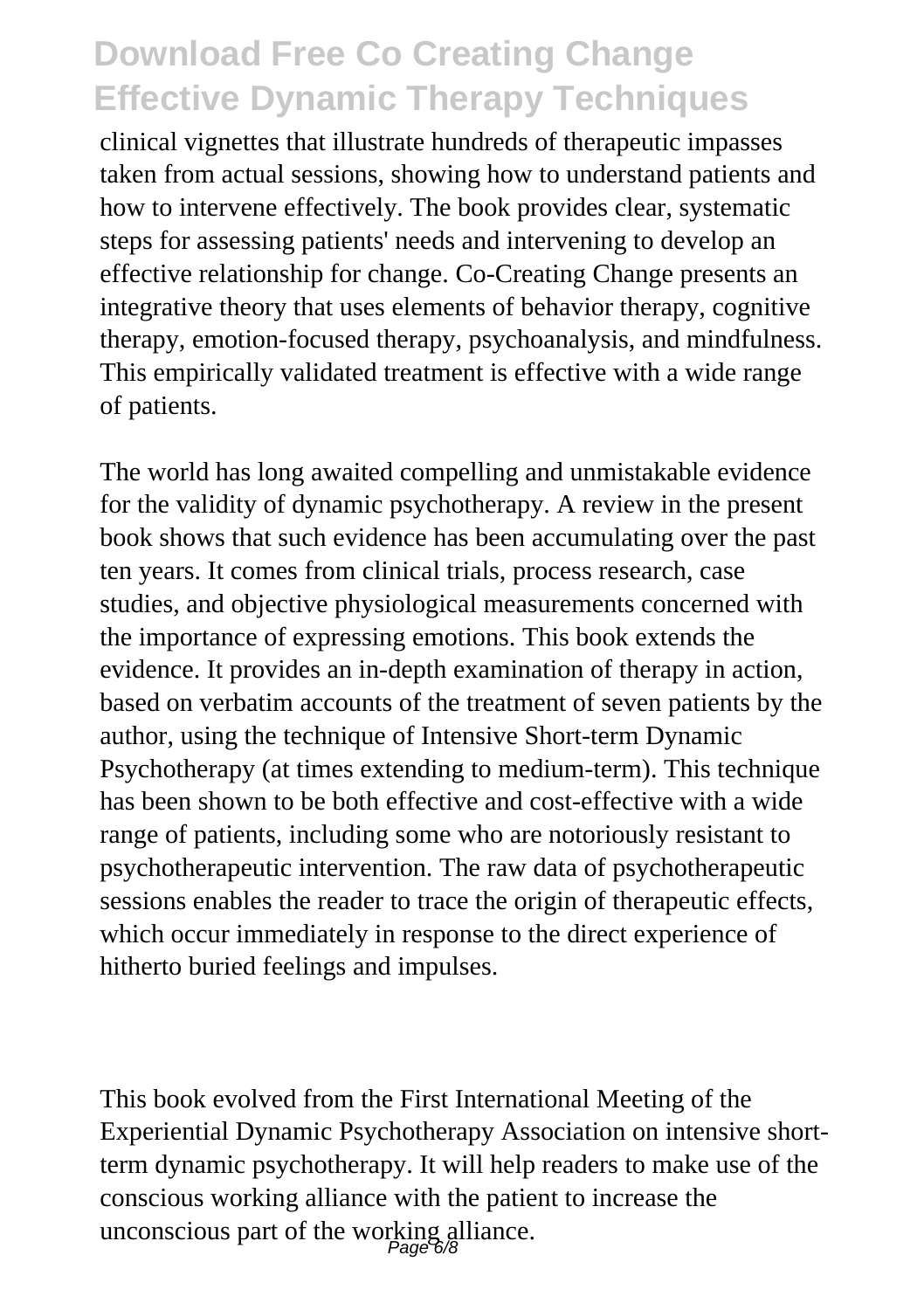First published in 1999. Routledge is an imprint of Taylor & Francis, an informa company.

Is it possible to effect deep, lasting, meaningful psychological change in a short period of time?

Do you feel stuck in your life? Do you wonder why? Does something seem wrong, but you can't put your finger on it? In The Lies We Tell Ourselves, psychotherapist Jon Frederickson reveals the ways we fool ourselves and how to get unstuck. Through dozens of stories and examples, he demonstrates that the apparent cause of our problems is almost never the real cause. In addition, he reveals what we really fear and how to face it. In the spirit of Stephen Grosz and Irving Yalom, Frederickson shows how to recognize the lies we tell ourselves and face the truths we have avoided--and stop saying yes when we really mean no. Although we may use falsehoods to escape pain, clinging to our fantasies actually becomes the source of greater suffering. This book shows how to create a better life by letting go of our lies and facing reality. It also demonstrates that therapy is not merely a chat; it is a relationship between two people devoted to facing the deepest truths of our lives so we can be he

The best therapists embody the changes they attempt to facilitate in their patients. In other words, they practice what they preach and are an authentic and engaged, as well as highly skilled, presence. Maximizing Effectiveness in Dynamic Psychotherapy demonstrates how and why therapists can and must develop the specific skills and personal qualities required to produce consistently effective results. The six factors now associated with brain change and positive outcome in psychotherapy are front and center in this volume. Each factor is elucidated and illustrated with detailed, verbatim case transcripts. In addition, intensive short-term dynamic Page 7/8